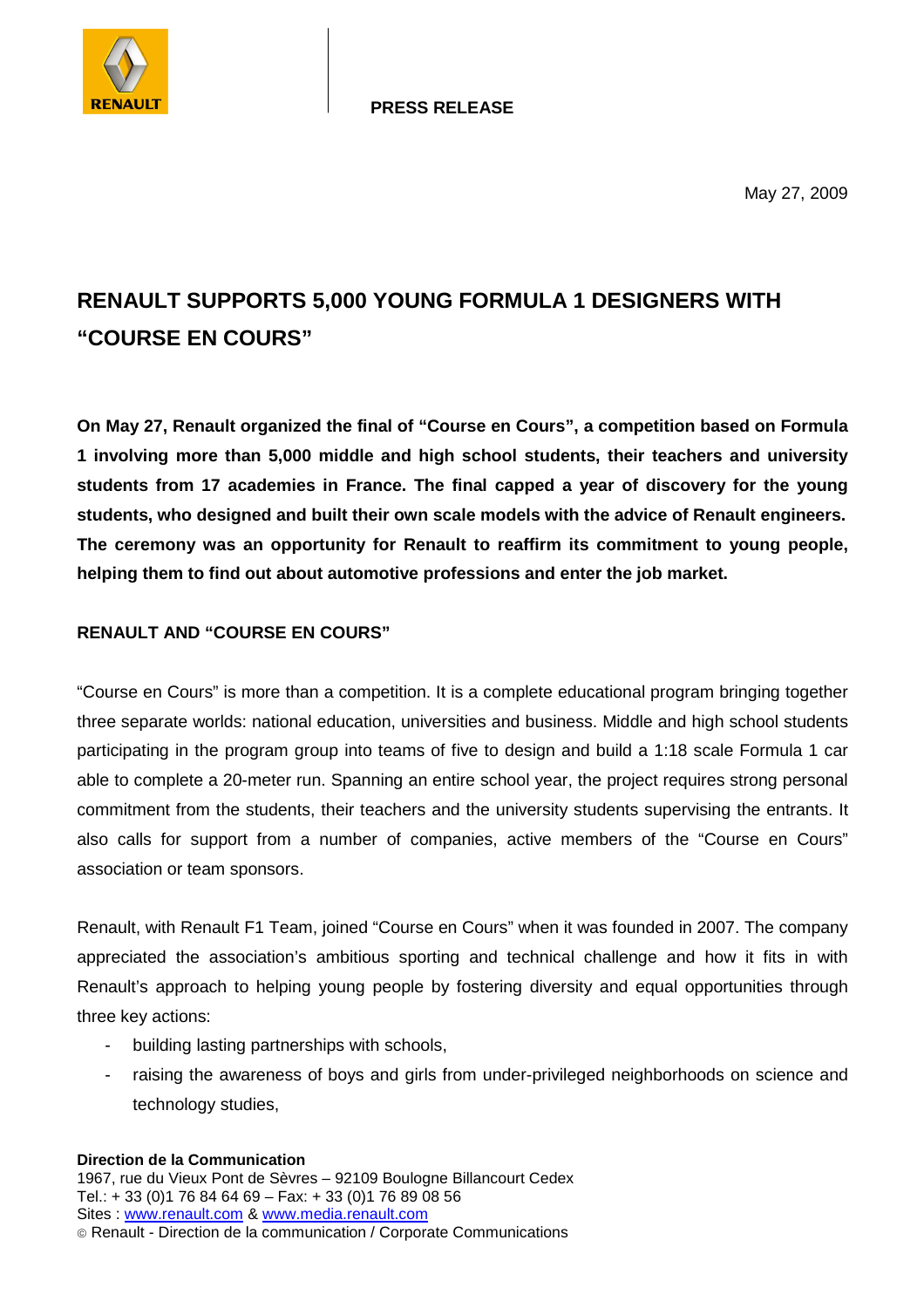- contributing to professional training.

Renault chose to help the young "Course en Cours" entrants on a day-to-day basis. Throughout the year, the teams were free to contact Renault if they met with any problems and find solutions with Renault engineers. The company also helped the association out with financial and logistics support.

## **RENAULT AND YOUNG PEOPLE**

Renault has long maintained close ties with the world of education. It has taken on numerous interns and apprentices (to the tune of 2,600 and 1,000, respectively, at Renault s.a.s. in 2008). More than 3,200 unqualified young people have since 1992 completed work/study programs resulting in a professional aptitude certificate (CAP) or baccalauréat diploma, thanks to Renault's professional insertion system. To promote the automotive industry, Renault regularly invites teachers to the company to find out about its professions. Renault also works with schools to create special, industryadapted training courses.

Renault has increased the number of initiatives for young people since signing the "Charter of Business Commitment to Equal Opportunity in Education" in December 2006. As part of the French government's "Espoir Banlieues" plan to help disadvantaged suburban areas, the company decided to take on 510 young people a year between 2008 and 2010 as interns and apprentices and on fixed and open-ended contracts. Renault is also a partner of top-level prep schools and universities: Lycée Henri IV in Paris (preparatory class for further education for grant-holding baccalaureat students, since 2007) and Sciences Po Paris (agreement on fostering diversity and equal opportunities, signed in 2008).

## **RENAULT AND DIVERSITY**

More generally speaking, Renault's work on helping young people from all social and economic backgrounds is part of its drive to strengthen the diversity of experience at the company. Diversity is vital to performance and staff motivation, and to the image of a socially responsible business with local presence.